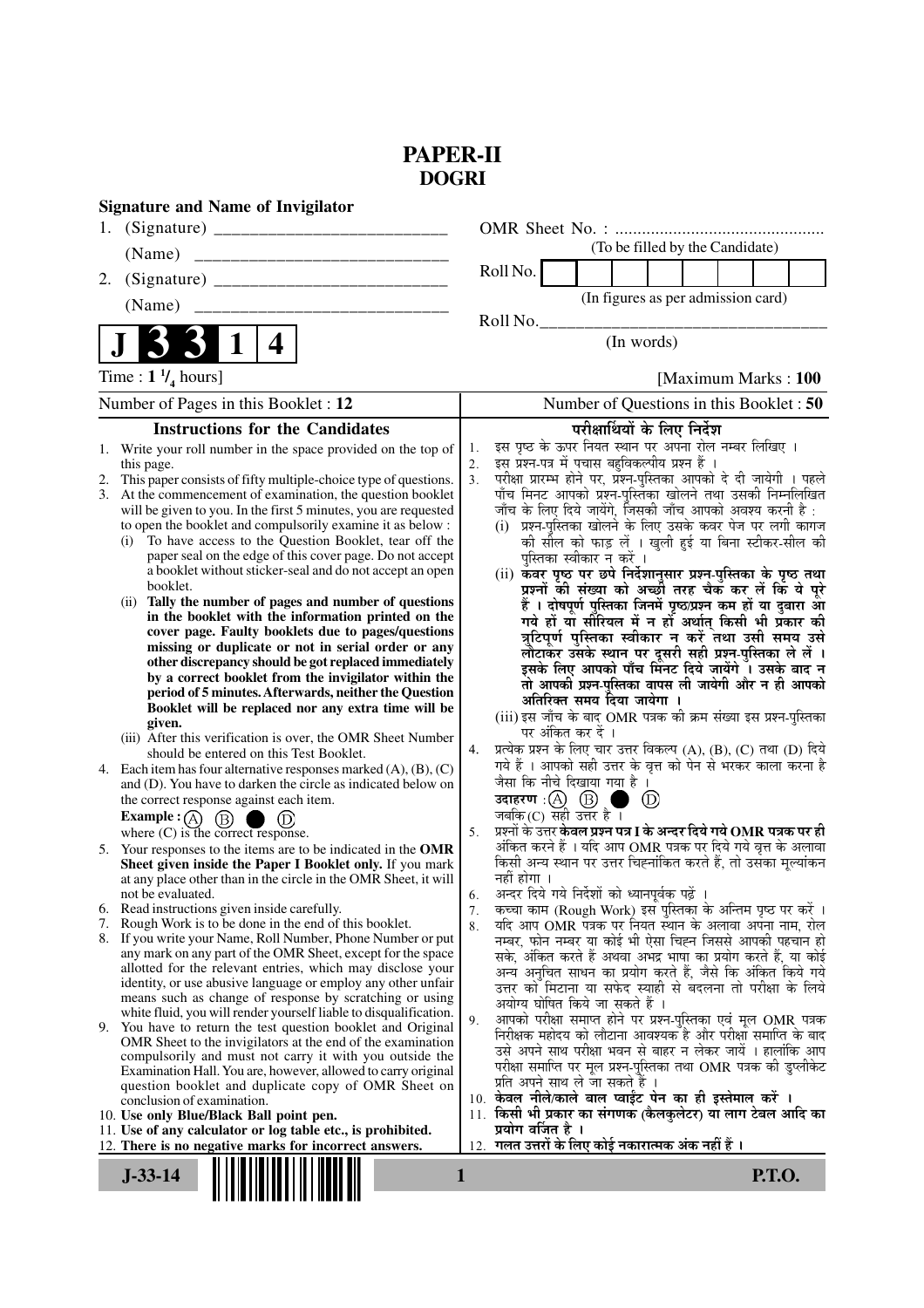#### **DOGRI** डोगरी **Paper – II**  प्रश्नपत्रिका – II

- **Note :** This paper contains **fifty (50)** objective type questions, each question carrying **two (2)** marks. Attempt **all** the questions.
- **नोट**: इस पेपर च **पंजाह (50**) मर्ते विकल्पी सुआल न । हर सुआलै दे **दो (2)** नंबर न । सभनें सुआलें दे परते देओ ।
- 1. anof
	- (आ) पनरुक्ति ऐ ।
	- (ब) स्थूल ऐ।
	- (स) प्रभाव ऐ।
	- (द) संपादन ऐ।
	- (A) (आ), (ब) ते (स) ठीक न ।
	- (B) (आ), (स) ते (द) ठीक न ।
	- (C) (अ) ते (स) ठीक न ।
	- (D) (ब) ते (द) ठीक न ।
- 2. पैहली चंदी च दित्ती दियें प्रविश्टियें दा दुई चंदी च दित्ती दियें प्रविश्टियें कन्नै स्हेई मिलान करो $\cdot$

# $\vec{a}$ दी $\vec{c}$  1 (आ) कोहदे (i) अन्य पुरश सर्वनाम (ब) कैहदे (ii) प्रश्नवाचक प्राणीसचक सर्वनाम (स) ओहदे (iii) निश्चयवाचक सर्वनाम  $($ द) एहदे  $(iv)$  प्रश्नवाचक अप्राणीसूचक सर्वनाम कोड : (अ) (ब) (स) (द) (A) (i) (iii) (iii) (iv)

|  | $(A)$ (i) (ii) (iii) (iv) |  |
|--|---------------------------|--|
|  | (B) (ii) (iv) (i) (iii)   |  |
|  | (C) (i) (iv) (ii) (iii)   |  |
|  | (D) (iii) (i) (iv) (ii)   |  |

- 3. स्थान, काल, रीति ते परिमाण क्रिया-विशेशनें दे इस क्रम मताबक हेठ दित्ते दे शब्दें दा स्हेई क्रम बनदा ऐ $\cdot$ 
	- $(i)$  जोरें-जोरें  $(ii)$  कदें बी (iii) कृतै ते (iv) दनां क

## 󜅐ݟ **:**

|  |  | $(A)$ (i) (ii) (iii) (iv) |
|--|--|---------------------------|
|  |  | (B) (ii) (iii) (i) (iv)   |
|  |  | (C) (iv) (i) (ii) (iii)   |
|  |  | (D) (iii) (ii) (i) (iv)   |

- 4. हेठ दो कथन दित्ते गेदे न । इक गी असर्शन  $(A)$  यानि निश्चयात्मक कथन आखेआ ते दुए गी रीजन (R) यानि कारण आखेआ गेदा ऐ $\cdot$ 
	- A डोगरी च 'छ' ते 'श' बक्ख-बक्ख ध्वनिग्राम न ।
	- **R** 'छक्क' ते 'शक्क' उच्चरने कन्नै अर्थें च कोई फर्क सेही नेई होंदा इसलेई एह बक्ख-बक्ख ध्वनिग्राम हैन ।
	- $(A)$  R कथन आंशिक तौरा पर ठीक ऐ ।
	- $(B)$  R कथन गल्त ऐ।
	- $(C)$  R कथन पूरी चाल्ली कन्ने A कथन दा स्हेई कारण ऐ ।
	- $(D)$   $R$   $\vec{e}$ ई ऐ पर A कथन दा स्हेई कारण नेई ऐ ।

**Paper-II 1-33-14**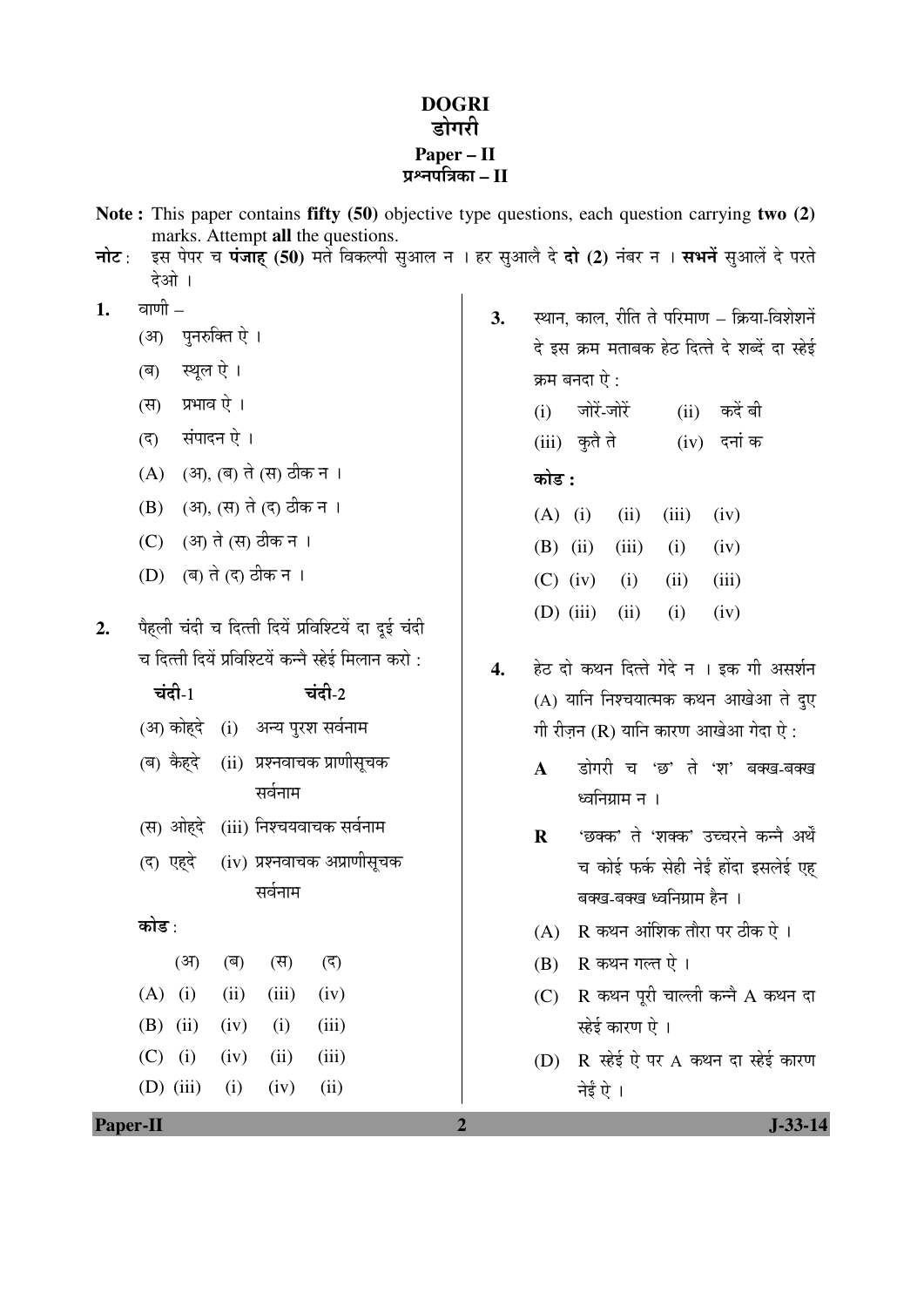| 5. | इं'दे च विकल्पसूचक समावेशक समुच्चयबोधक |
|----|----------------------------------------|
|    | अव्यय ऐ –                              |

- $(A)$  ते फही बी $(B)$  गै नेईं-बी
- $(C)$  जांफडी  $(D)$  नांगै

## **6.** स्त्रीलिंग –

- (अ) इक व्याकरणिक कोटि दा भेद ऐ ।
- (ब) आस्तै नामपदें च रूपायन होंदा ऐ ।
- (स) आस्तै क्रियापदें च रूपायन नेईं होंदा ।
- (द) आस्तै सर्वनामें च रूपायन होंदा ऐ ।
- (A) (आ), (ब) ते (द) ठीक न ।
- (B) (ब), (स) ते (द) ठीक न ।
- (C) (आ) ते (ब) ठीक न ।
- $(D)$  (ब) ते (द) ठीक न ।
- 7. पैहली चंदी च दित्ती दियें प्रविश्टियें दा दूई चंदी च दित्ती दियें प्रविश्टियें कन्नै स्हेई मिलान करो :

|                                                 | चंदी- $1$ |                 | चंदी-2       |
|-------------------------------------------------|-----------|-----------------|--------------|
| (अ)बखला आदमी                                    |           |                 | $(i)$ संज्ञा |
| (ब) उ'न्नै  मिगी  बखला (ii) विशेशन              |           |                 |              |
| समझेआ ।                                         |           |                 |              |
| (स) बखलें गी केह् हमदर्दी ऐ ।   (iii) कर्तृपूरक |           |                 |              |
| (द) हून सब बखले होई गे ।      (iv) कर्मपूरक     |           |                 |              |
| कोड :                                           |           |                 |              |
|                                                 |           | (अ) (ब) (स) (द) |              |
| $(A)$ (i) (ii) (iii) (iv)                       |           |                 |              |
| (B) (ii) (iv) (i) (iii)                         |           |                 |              |
| $(C)$ (iv) (i) (ii) (iii)                       |           |                 |              |
| (D) $(iii)$ $(i)$ $(iv)$ $(ii)$                 |           |                 |              |

8. संज्ञा, सर्वनाम, विशेशन ते क्रिया-विशेशन, शब्द-भेदें दे इस क्रम दे स्हाबें हेट दित्ते दे शब्दें दा स्हेई क्रम बनदा ऐ $\,$  –

> $(i)$  आपूं  $(ii)$  अपने आप  $(iii)$  अपना $(iv)$  अपनापन <u>कोड़ :</u>

- (A) (i) (iii) (iii) (iv) (B) (ii) (i) (iv) (iii)  $(C)$  (iv) (i) (iii) (ii) (D) (iii) (i) (iv) (i)
- 9. हेठ दो कथन दित्ते गेदे न । इक गी असर्शन  $(A)$  यानि निश्चयात्मक कथन आखेआ ते दुए गी रीजन  $(R)$  यानि कारण आखेआ गेदा ऐ:
	- A पाणिनी दे व्याकरण ग्रंथ दा नांऽ 'अष्टाध्यायी' ऐ ।
	- **R** पाणिनी च 3940 सूत्र न इस करिये इसदा नांऽ 'अष्टाध्यायी' तर्क संगत ऐ ।
	- $(A)$  R कथन A कथन दी स्हेई व्याख्या करा करदा ऐ ।
	- (B) R अपने थाहरै पर स्हेई ऐ पर A कथन दा स्हेई कारण नेईं ऐ ।
	- $(C)$  R कथन गल्त ऐ।
	- $(D)$  R कथन आंशिक तौरा पर ठीक ऐ ।
- 10. जिस विदेशी विद्**वाने नागरी लिपि दा प्रचार** कीता, उसदा नांऽ ऐ $-$ 
	- (A) जूल ब्लाक (B) आर. ऐल्ल. टर्नर
	- (C) मैक्समूलर (D) हॉकेट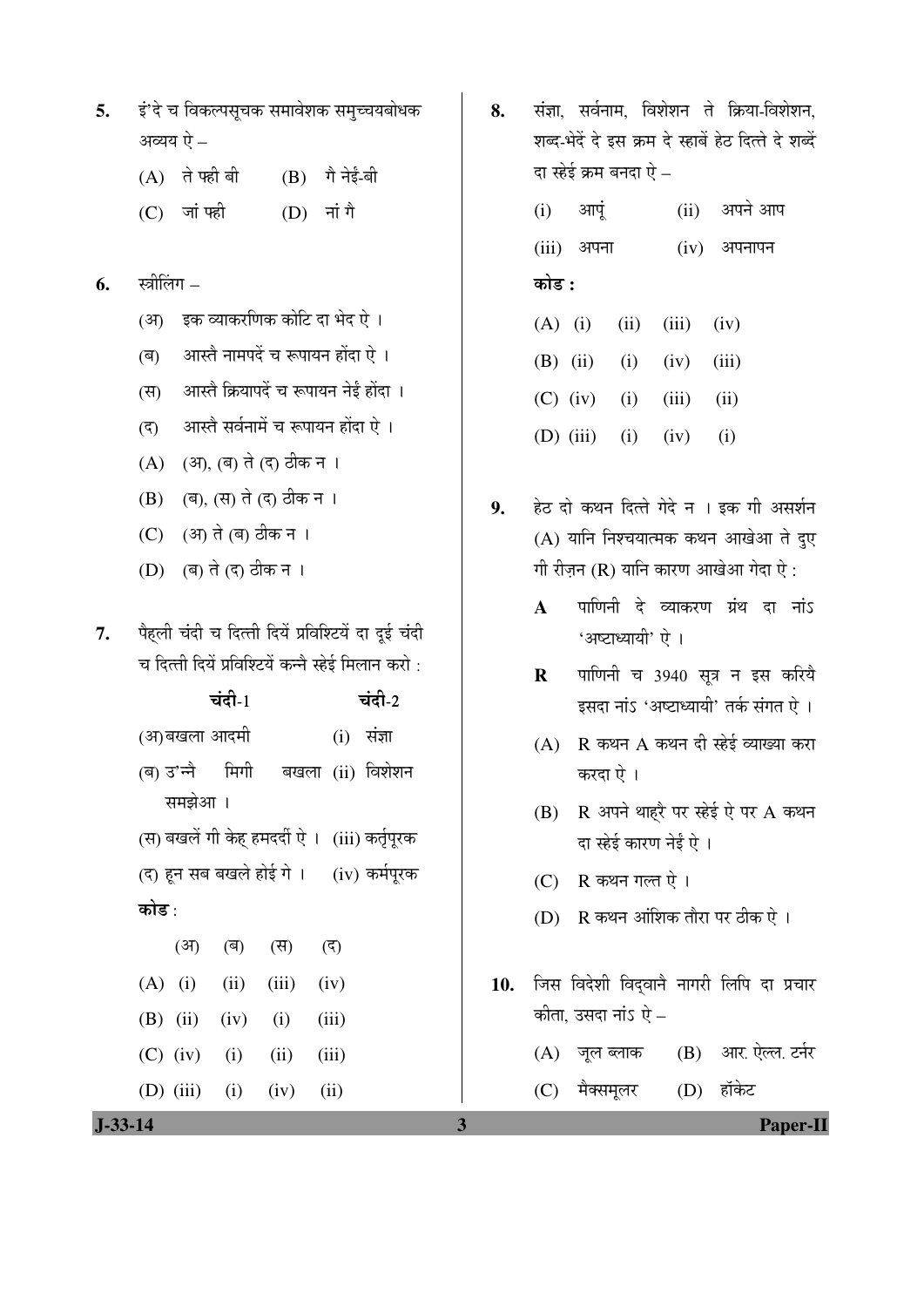- 11. 'नमीं अजादिये' कविता
	- (अ) दे रचनाकार राम नाथ शास्त्री न ।
	- (ब) वेदपाल दीप न ।
	- (स) मधुकण पुस्तक च छपी दी ऐ ।
	- (द) प्रातकिरण पुस्तक च छपी दी ऐ ।
	- (A) (आ), (ब) ते (स) ठीक न ।
	- (B) (अ), (स) ते (द) ठीक न ।
	- (C) (आ) ते (स) ठीक न ।
	- (D) (ब) ते (स) ठीक न ।
- 12. पैहली चंदी च दित्ती दियें प्रविश्टियें दा दुई चंदी च दित्ती दियें प्रविश्टियें कन्नै स्हेई मिलान करो :

|       | चंदी-1                   |  | चंदी-2                                         |  |
|-------|--------------------------|--|------------------------------------------------|--|
|       | (अ) हरदत्त  (i) वेदांत   |  |                                                |  |
|       | (ब) स्वामी<br>ब्रह्मानंद |  | (ii) धार्मिक ते<br>समाजी विशे                  |  |
|       | मन्हास                   |  | (स) सुरेंदर सिंह (iii) गूढ़ भाव ते ठेठ<br>भाशा |  |
|       | केसर                     |  | (द) वीरेंद्र  (iv) हास्य-व्यंग                 |  |
| कोड : |                          |  |                                                |  |
|       |                          |  | (अ) (ब) (स) (द)                                |  |
|       |                          |  | $(A)$ (i) (ii) (iii) (iv)                      |  |
|       |                          |  | (B) (ii) (i) (iv) (iii)                        |  |
|       |                          |  | $(C)$ (i) (iv) (ii) (iii)                      |  |
|       |                          |  | (D) (iii) (i) (iv) (ii)                        |  |

- 13. खोज इक कविता दी, खलार, चाननी दी कनसोऽ ते जीवन लैहरां – पुस्तकें दे इस क्रम मताबक हेठ दित्ते दे इं'दे रचनाकारें दा स्हेई क्रम बनदा ऐ $\cdot$ :
	- (i) ओम विद्यार्थी
	- (ii) तारा स्मैलपुरी
	- $(iii)$  अभिशाप
	- $(iv)$  अरविंद

#### 󜅐ݟ **:**

- (A) (i) (iii) (iii) (iv)
- (B) (ii) (iii) (i) (iv)
- $(C)$  (iv) (iii) (i) (ii)
- (D) (iii) (ii) (iv)
- 14. हेठ दो कथन दित्ते गेदे न । इक गी असर्शन  $(A)$  यानि निश्चयात्मक कथन आखेआ ते दुए गी रीज़न (R) यानि कारण आखेआ गेदा ऐ:
	- A दक्कीमीं सदी दी डोगरी काव्य-रचना च कविता दे बक्ख-बक्ख रूपें बक्खी कवियें दा रुझान बधेआ नेई बल्के सिर्फ गज़ल गै मती लखोई ऐ ।
	- **R** इक्कीमीं सदी दे पैहले दुहाके च डोगरी दे काव्य-साहित्य च दोहा, चमुखा, कुंडली, पंज-सतरी रूप, लम्मी कविता, उक्तियां, हाइकू वगैरा केई काव्य-रूपें दी आमद होई ऐ $\pm$
	- $(A)$  R कथन आंशिक तौरा पर ठीक ऐ ।
	- $(B)$  R कथन गल्त ऐ।
	- $(C)$  R कथन पूरी चाल्ली कन्नै A कथन दा स्हेई कारण ऐ ।
	- (D)  $R$  स्हेई ऐ पर A कथन दा स्हेई नेईं ऐ ।

**Paper-II** J-33-14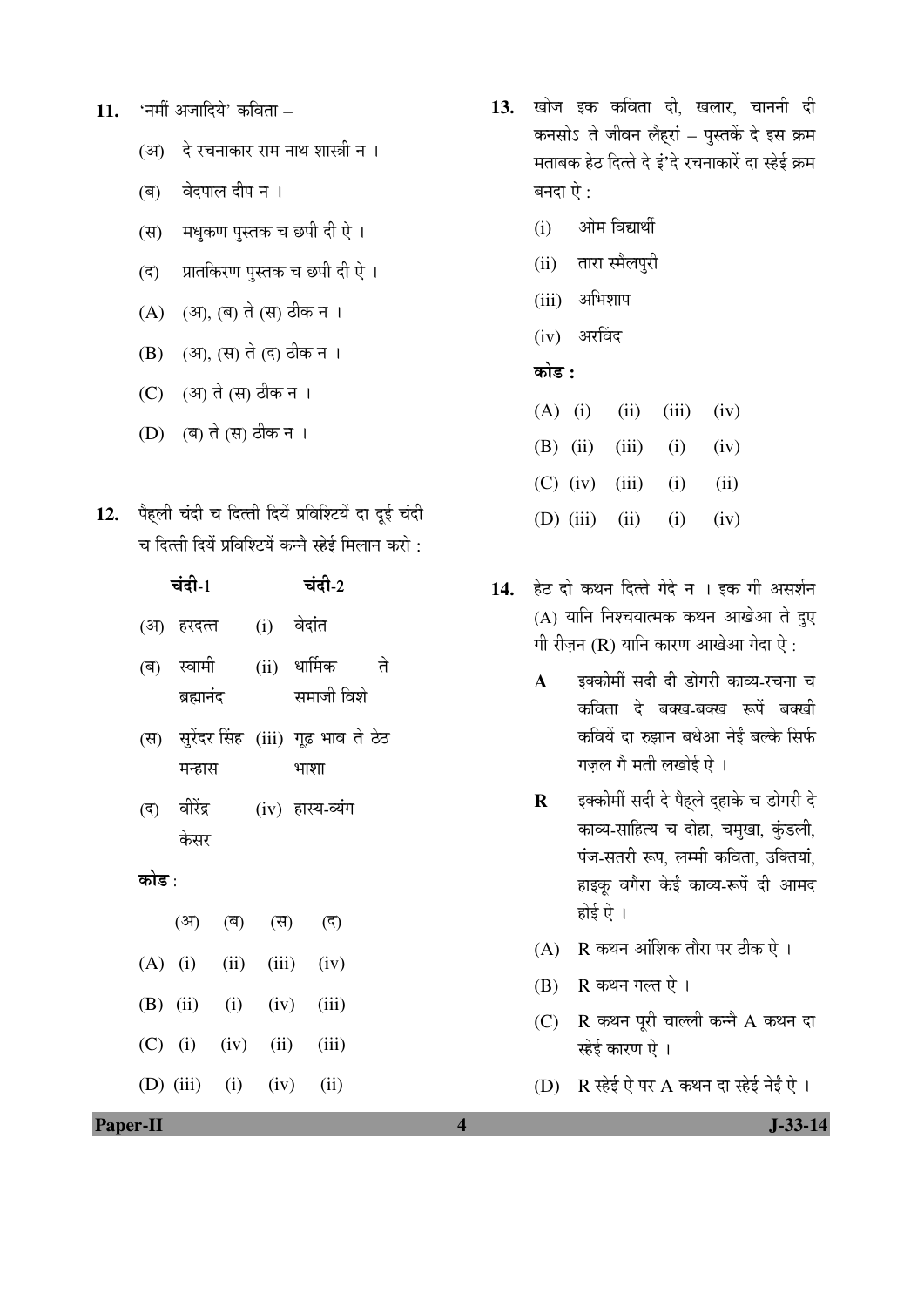15. इं'दे चा इक-तुकी कविता ऐ  $-$ 

- $(A)$  तंदा  $(B)$  परतां
- (C) खुहै दे डिड्डू (D) घर
- असली वारस 16.
	- इक क्हानी-संग्रैह ऐ ।  $(3)$
	- (ब) इक एकांकी-संग्रैह ऐ ।
	- (स) दे लेखक वेद राही न ।
	- दे लेखक राज राही न ।  $(5)$
	- (A) (अ), (ब) ते (द) ठीक न ।
	- (B) (ब), (स) ते (द) ठीक न ।
	- (C) (अ) ते (द) ठीक न ।
	- (D) (ब) ते (द) ठीक न ।
- 17. पैहली चंदी च दित्ती दियें प्रविश्टियें दा दुई चंदी च दित्ती दियें प्रविश्टियें कन्नै स्हेई मिलान करो:

|            | चंदी-1 |                       | चंदी-2 |       |              |
|------------|--------|-----------------------|--------|-------|--------------|
|            |        | (अ) कोले दियां लीकरां |        | (i)   | 1970         |
| (ৰ)        |        | खाल्ली गोद            |        | (ii)  | 1971         |
|            |        | (स) बदनामी दी छां     |        |       | $(iii)$ 1973 |
| (5)        |        | हाशियें दे नोट्स      |        |       | $(iv)$ 1959  |
| कोड :      |        |                       |        |       |              |
|            | (अ)    | (ৰ)                   | (स)    | (ন)   |              |
| $(A)$ (i)  |        | (ii)                  | (iii)  | (iv)  |              |
| $(B)$ (ii) |        | (iv)                  | (i)    | (iii) |              |
| $(C)$ (iv) |        | (i)                   | (ii)   | (iii) |              |
| $(D)$ (iv) |        | (i)                   | (iii)  | (ii)  |              |

- 18. छत्र पाल, रत्न केसर, कृष्णा प्रेम ते उषा व्यास – लेखकें दे इस क्रम दे स्हाबें हेठ दित्ती दियें रचनाएं दा स्हेई क्रम बनदा ऐ $-$ 
	- दिर थुआढ़ी  $(i)$
	- चेता  $(ii)$
	- (iii) खीरला गुलदस्ता
	- $(iv)$  पानी आया, पानी गेआ

## कोड़ :

- $(A)$  (i)  $(iii)$  $(iv)$  $(ii)$
- $(B)$  (ii)  $(iii)$  $(i)$  $(iv)$
- $(C)$  (iv)  $(i)$  $(iii)$  $(ii)$
- $(D)$  (iii)  $(ii)$  $(iv)$  $(i)$
- 19. हेठ दो कथन दित्ते गेदे न । इक गी असर्शन (A) यानि निश्चयात्मक कथन आखेआ ते दुए गी रीजन (R) यानि कारण आखेआ गेदा ऐ:
	- डोगरी क्हानी दी बंड अक्सर सन् 70 शा  $\mathbf{A}$ पैहले दी डोगरी क्हानी ते सन् 70 दे बाद दी डोगरी क्हानी दे रूपे च कीती जंदी ऐ ।
	- 1970 दे दहाके दे बाद बी डोगरी क्हानी  $\mathbf{R}$ दे कथ्यें ते शैली च कोई फर्क नेईं आया, इस लेई एह बंड मनासब नेई।
	- $(A)$  R कथन A कथन दी स्हेई व्याख्या करा करदा ऐ।
	- (B) R अपने थाहरै पर स्हेई ऐ पर A कथन दा स्हेई कारण नेईं ऐ ।
	- (C) R कथन गल्त ऐ।
	- (D) R कथन आंशिक तौरा पर ठीक ऐ।

Paper-II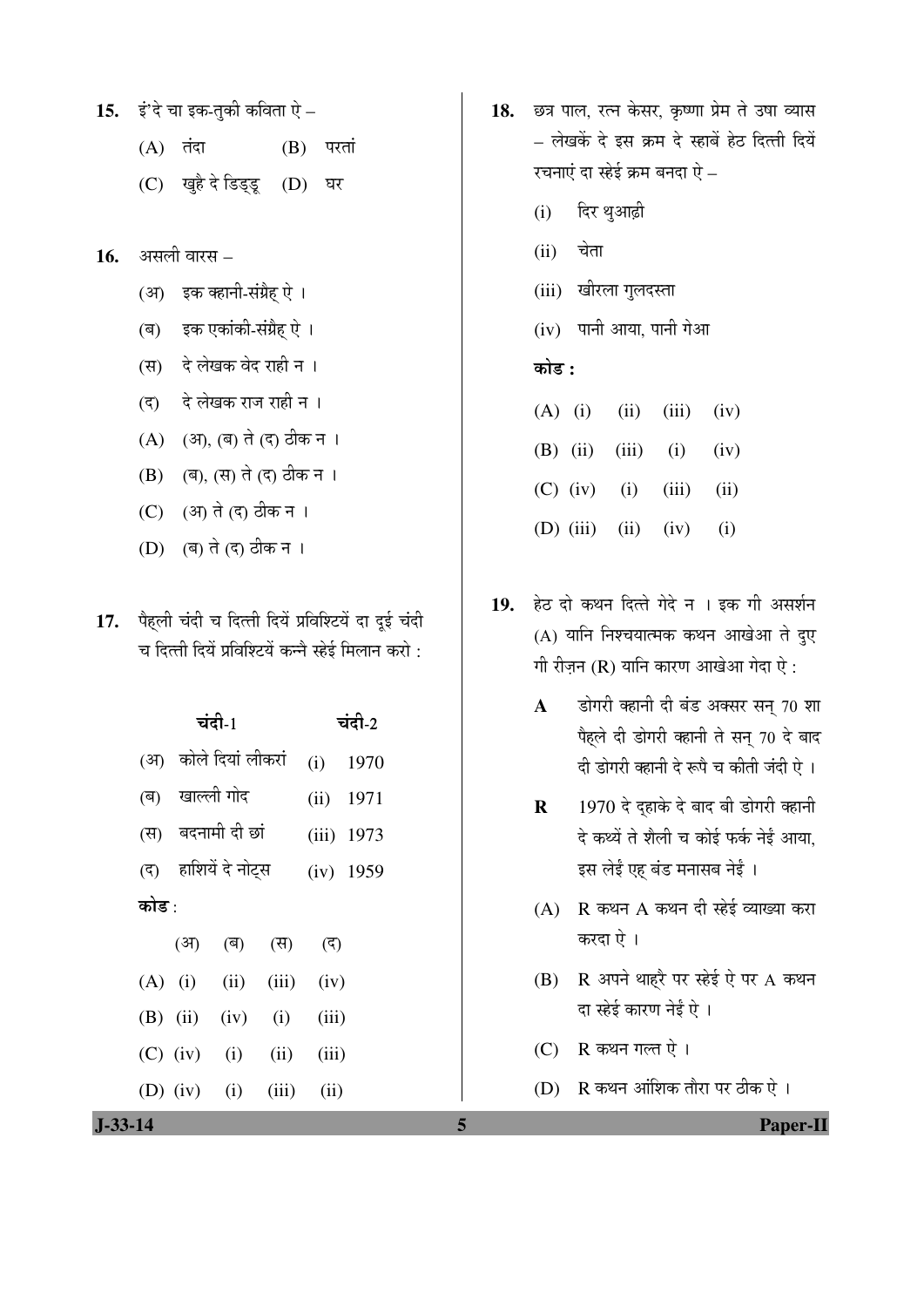- **20.** 'ठंड' दे रचनाकार न
	- $(A)$  तारा दानपुरी  $(B)$  राजेश्वर सिंह राजू
	- (C) मनोज (D) मनोज निश्चिंत
- 21. लक्षमी नारायण हुंदे निबंध न
	- (अ) क्षमा करना, धन्नवाद
	- (ब) कलाजंग
	- (स) सुर्गपुरी भद्रवाह
	- (द) जक्को-तक्के
	- (A) (अ), (ब) ते (स) ठीक न ।
	- (B) (आ), (ब) ते (द) ठीक न ।
	- (C) (आ) ते (स) ठीक न ।
	- (D) (ब) ते (द) ठीक न ।
- 22. पैहली चंदी च दित्ती दियें प्रविश्टियें दा दई चंदी च दित्ती दियें प्रविश्टियें कन्नै स्हेई मिलान करो :

|       | चंदी-1           |                           |  | चंदी-2                                |  |
|-------|------------------|---------------------------|--|---------------------------------------|--|
|       | (अ) भागें दे फेर |                           |  | (i) कृष्ण लाल वर्मा                   |  |
|       | (ब) भागरेखा      |                           |  | (ii) डॉ. संसार चंद्र                  |  |
|       |                  |                           |  | (स) जेकर नारद होर (iii) प्रो. लक्ष्मी |  |
|       | जम्मू औंदे       |                           |  | नारायण                                |  |
|       |                  |                           |  | (द) मेरी शकार (iv) प्रो. शक्ति शर्मा  |  |
|       | यात्रा           |                           |  |                                       |  |
| कोड : |                  |                           |  |                                       |  |
|       |                  | (अ) (ब) (स) (द)           |  |                                       |  |
|       |                  | $(A)$ (i) (ii) (iii) (iv) |  |                                       |  |
|       |                  | (B) (ii) (iv) (i) (iii)   |  |                                       |  |
|       |                  | $(C)$ (iv) (iii) (ii)     |  | (i)                                   |  |
|       |                  | (D) (iii) (ii) (iv)       |  | (i)                                   |  |

- 23. प्रकाश प्रेमी, नरेंद्र खजूरिया, प्रो. वीणा गुप्ता ते शिवनाथ – निबंधकारें दे इस क्रम मताबक हेठ दित्ते दे निबंधें दा स्हेई क्रम बनदा ऐ:
	- $(i)$  नरोआ तन, नरोआ मन
	- $(ii)$  मां दुर्गा
	- (iii) रिव्यूअर दे रिमार्क्स
	- $(iv)$  इक सफर सुहाना

#### कोड $\cdot$

- (A) (i) (iii) (iii) (iv)
- (B) (ii) (iii) (i) (iv)
- $(C)$  (iv) (i) (ii) (iii)
- (D) (iii) (iv) (i) (ii)
- 24. हेठ दो कथन दित्ते गेदे न । इक गी असर्शन  $(A)$  यानि निश्चयात्मक कथन आखेआ ते दुए गी रीज़न  $(R)$  यानि कारण आखेआ गेदा ऐ:
	- A निबंधकार दी सुतंतर सुझ ते उसदे सरल सुलझे दे, पर जानदार विचार सुंदर हारै दे फुल्लें आहला लेखा गुंदे दे होने करी इक श्रेष्ठ निबंध दे रूप च पाठकें गी मोहत करी छोडदे न ।
	- R शायद इस्सै करी बाबू गुलाब राय होरें गलाए दा ऐ – दिल से जो बात -<br>निकलती है असर रखती है ।
	- $(A)$  R कथन आंशिक तौरा पर ठीक ऐ।
	- $(B)$  R कथन गल्त ऐ।
	- $(C)$  R कथन पूरी चाल्ली कन्नै A कथन दा स्हेई कारण ऐ ।
	- $(D)$   $R$   $\vec{e}$ ई ऐ पर A कथन दा स्हेई कारण नेई ऐ ।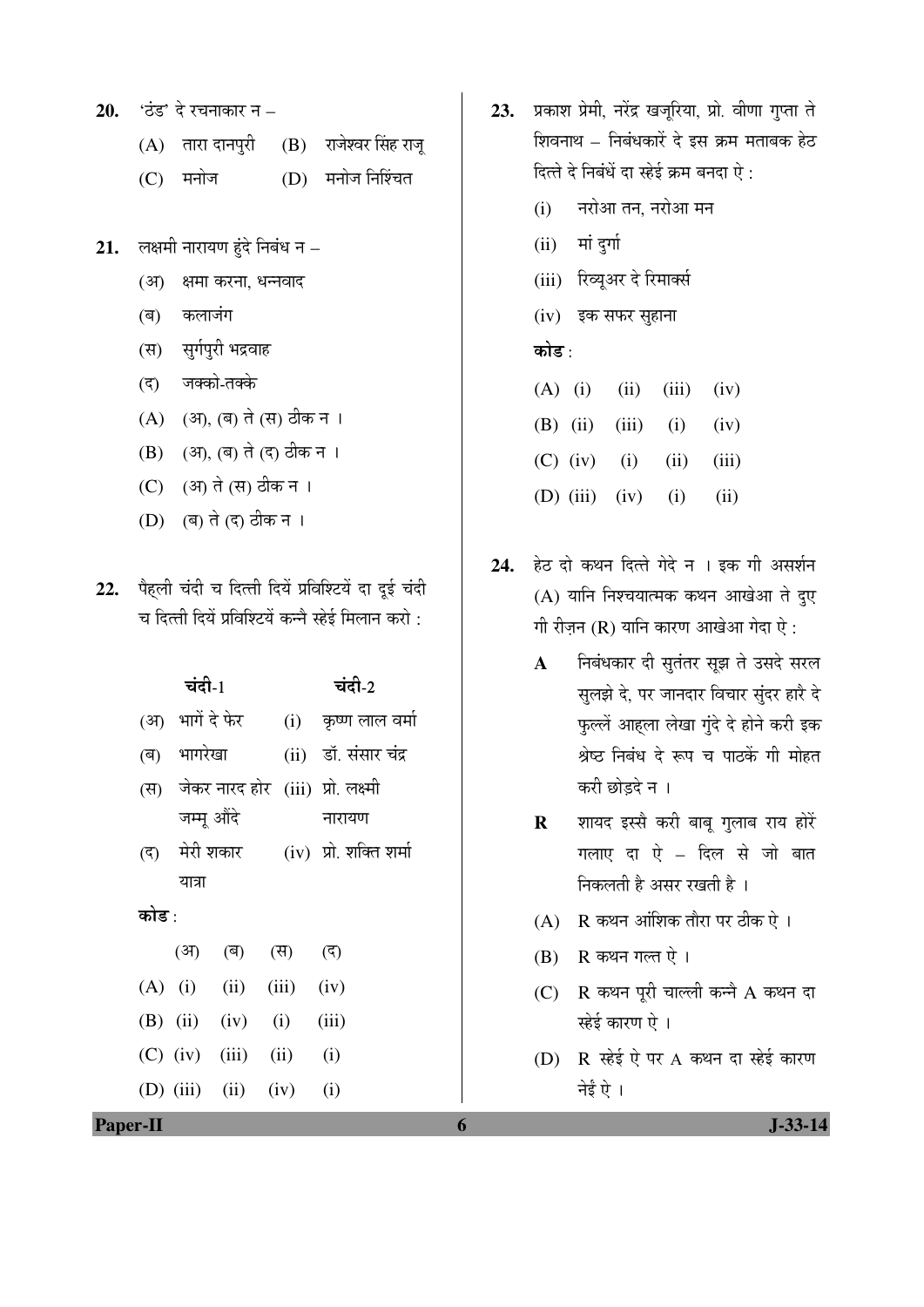- 25. डोगरी च जेहड़े सिर्फ गद्**य-लेखक दे** तौर पर जान्ने जंदे न, उं'दा नांऽ ऐ $-$ 
	- $(A)$  ओम गोस्वामी  $(B)$  केदारनाथ शास्त्री
	- (C) तारा स्मैलपुरी (D) कुंवर वियोगी
- **26.** अयोध्या नाटक
	- (अ) परंपरावादी सोच उप्पर अधारत ऐ ।
	- $\overline{q}$ ) विशाल द्रिश्टीकोण प्रगट करदा ऐ ।
	- (स) रूढिगत विचारधारा दा खंडन करदा ऐ ।
	- (द) रिश्ते-नातें च द्रेड़ पांदा ऐ ।
	- (A) (आ), (ब) ते (स) ठीक न ।
	- (B) (अ), (स) ते (द) ठीक न ।
	- (C) (अ) ते (स) ठीक न ।
	- (D) (ब) ते (स) ठीक न ।
- 27. पैहली चंदी च दित्ती दियें प्रविश्टियें दा दूई चंदी च दित्ती दियें प्रविश्टियें कन्नै स्हेई मिलान करो :

|       | चंदी-1      |                           |  |                                     |  |  |
|-------|-------------|---------------------------|--|-------------------------------------|--|--|
|       | (अ) डाक घर  |                           |  | (i) देवी                            |  |  |
|       | (ब) मल्लिका |                           |  | (ii) अनुसूया                        |  |  |
|       | (स) शकुंतला |                           |  | (iii) विलोम                         |  |  |
|       | (द) बलिदान  |                           |  | (iv) बदलू                           |  |  |
| कोड : |             |                           |  |                                     |  |  |
|       |             | (अ) (ब) (स)               |  | $\left(\overline{\varsigma}\right)$ |  |  |
|       |             | $(A)$ (i) (ii) (iii)      |  | (iv)                                |  |  |
|       |             | (B) (ii) (iv) (i)         |  | (iii)                               |  |  |
|       |             | $(C)$ (iv) (iii) (ii)     |  | (i)                                 |  |  |
|       |             | (D) $(iii)$ $(iv)$ $(ii)$ |  | (i)                                 |  |  |

- 28. जगीरदारी प्रथा दी नखेधी, न्यांऽ, लोक-तत्वी चमत्कार ते मध्यवर्गी आर्थिक स्थिति – विशें दे इस क्रम मताबक हेठ दित्ते दे नाटकें दा स्हेई क्रम बनदा ऐ:
	- $(i)$  सरपंच
	- (ii) मंडलीक
	- (iii) जीने दी कैद
	- $(iv)$  ढौंदियां कंधां

#### कोड :

- (A) (i) (iii) (iii) (iv) (B) (ii) (iii) (i) (iv)  $(C)$  (iv) (i) (ii) (iii) (D) (iii) (i) (iv)
- 29. हेठ दो कथन दित्ते गेदे न । इक गी असर्शन  $(A)$  यानि निश्चयात्मक कथन आखेआ ते दुए गी रीज़न (R) यानि कारण आखेआ गेदा ऐ:
	- $\mathbf A$  एंगमंची नाटकें ते रेडियो नाटकें च फर्क सेही नेई होंदा ।
	- **R** रेडियो नाटक आस्तै सिर्फ श्रोताएं दी लोड़ होंदी ऐ ते रंगमंची नाटकें आस्ते दर्शकें दी ।
	- $(A)$  R कथन गल्त ऐ।
	- $(B)$  R कथन आंशिक तौरा पर ठीक ऐ ।
	- $(C)$  R कथन पूरी चाल्ली कन्ने A कथन दा स्हेई कारण ऐ ।
	- (D)  $R$  स्हेई ऐ पर A कथन दा स्हेई कारण नेई ऐ ।

**J-33-14 7 Paper-II**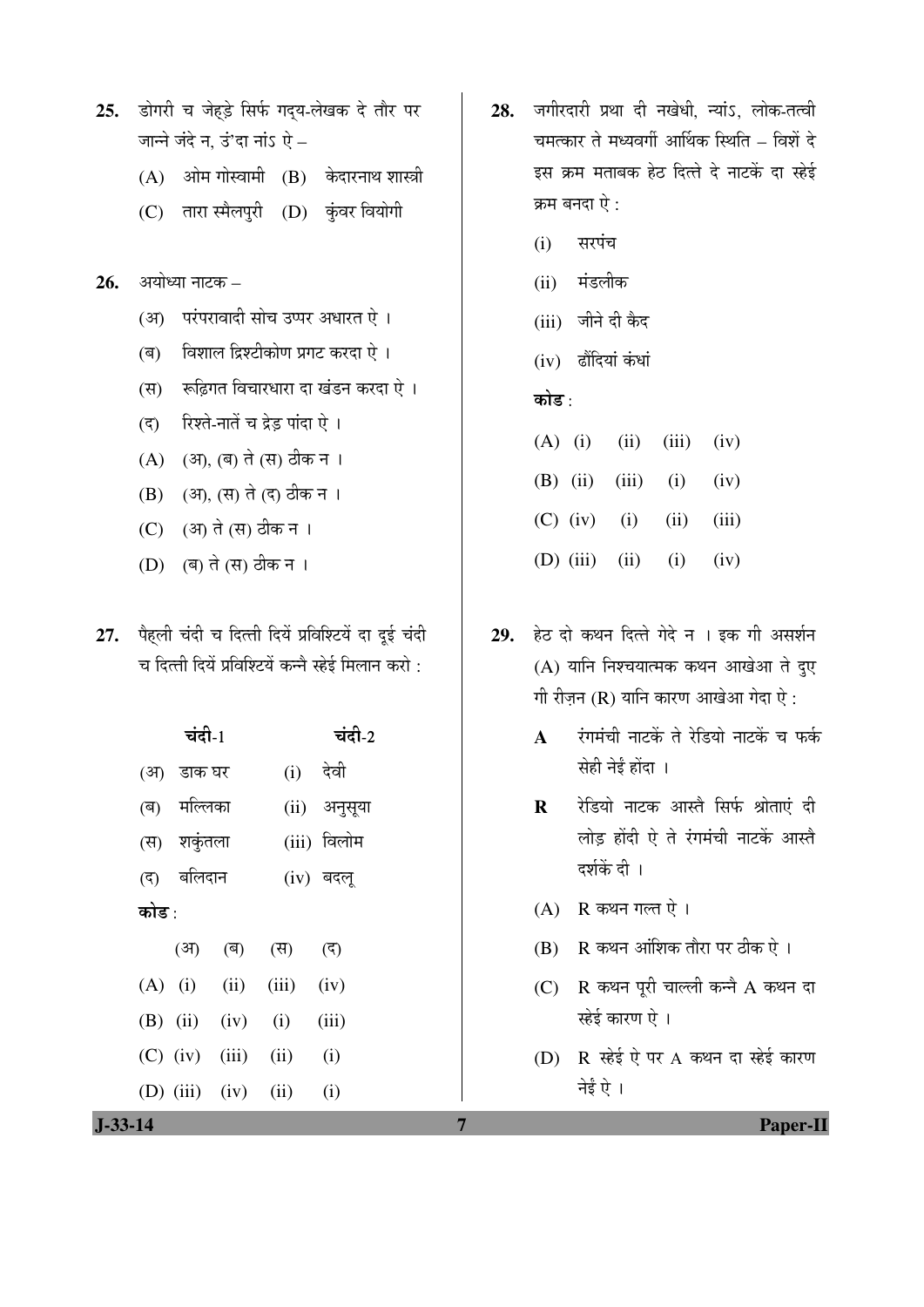| 30.<br>पौराणिक कथा पर आधारत नाटक ऐ – |  |  |
|--------------------------------------|--|--|
|--------------------------------------|--|--|

- $(A)$  सरकार  $(B)$  देवयानी
- (C) त्रिफला (D) काल चक्कर
- 31. आदर्शवादी साहित्य
	- (अ) दुएं दे कल्याण दी सोच रखदा ऐ ।
	- (ब) जीवन दे सनैहरे पक्खें दी चर्चा करदा ऐ ।
	- (स) जीवन दियें समस्याएं दी तर्जमानी करदा ऐ ।
	- (द) समाजिकता गी म्हत्ता दिंदा ऐ ।
	- (A) (अ), (ब) ते (द) ठीक न ।
	- (B) (अ), (स) ते (द) ठीक न ।
	- (C) (ब) ते (स) ठीक न ।
	- (D) (ब) ते (द) ठीक न ।
- 32. पैहली चंदी च दित्ती दियें प्रविश्टियें दा दूई चंदी च दित्ती दियें प्रविश्टियें कन्नै स्हेई मिलान करो :

| चंदी- $1$ | चंदी-2 |
|-----------|--------|
|-----------|--------|

- (अ) रस (i) अलंकार
- (ब) जो-जो जोगी जंगम(ii) विश्वनाथ लभदा
- (स) विशिश्ट पद-रचना (iii) वक्रोक्ति
- $($ द) विचित्र अभिधा  $(iv)$  रीति कोड $\cdot$
- (अ) (ब) (स) (द)  $(A)$  (i) (ii) (iii) (iv) (B) (ii) (i) (iv) (iii)  $(C)$  (iv) (i) (ii) (iii)

(D) (iii) (i) (iii) (iv)

- 33. भामह, दंडी, वामन ते भरत मुनि काव्य-शास्त्रियें दे इस क्रम दे स्हाबें हेठ दित्ते दे ग्रंथथें दा स्हेई क्रम बनदा ऐ $\colon$ 
	- (i) काव्यालंकार सूत्र
	- (ii) काव्यालंकार
	- (iii) काव्यादर्श
	- $(iv)$  नाट्य शास्त्र

#### कोड<sub>़</sub>

- (A) (i) (iii) (iii) (iv) (B) (ii) (iii) (i) (iv)  $(C)$  (iv) (i) (ii) (iii)
- (D) (iii) (ii) (iv) (i)
- 34. हेठ दो कथन दित्ते गेदे न । इक गी असर्शन  $(A)$  यानि निश्चयात्मक कथन आखेआ ते दुए गी रीज़न (R) यानि कारण आखेआ गेदा ऐ:
	- **A** विन्नश विद्वान 'रस' गी इक अलंकार मनदे न $\overline{1}$
	- $\bf R$  **v** $\bf \bar e$  संप्रदाय अलंकारवाद दा हामी ऐ ते इं'दा गलाना ऐ जे रस कन्नै काव्य सुंदर बनदा ऐ ।
	- $(A)$  R कथन पूरी चाल्ली कन्नै A कथन दा स्हेई कारण ऐ ।
	- $(B)$  R कथन आंशिक तौरा पर ठीक ऐ ।
	- $(C)$  R कथन गल्त ऐ।
	- (D)  $R$  अपने थाहरै पर स्हेई ऐ पर A कथन दा स्हेई कारण नेईं ऐ ।

**Paper-II 8 J-33-14**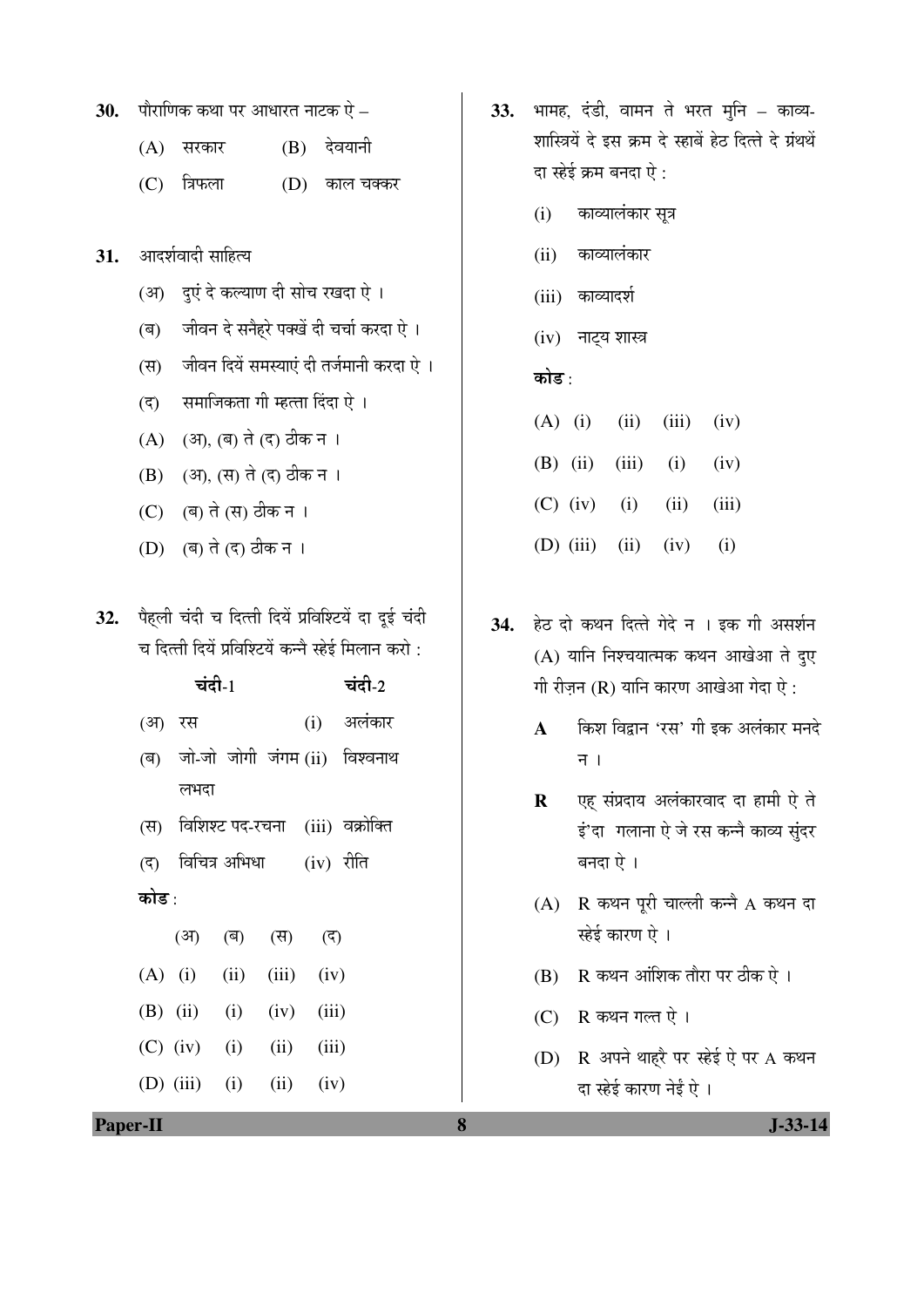**35.** 'जि 'यां आखो' दा प्रयोग होंदा ऐ –

- (A) उपमा अलंकार च ।
- (B) उत्प्रेक्षा च ।
- $(C)$  दृष्टांत च ।
- (D) रूपक च ।

#### **36.** गाथा –

- (अ) गद्य रचना होंदी ऐ ।
- (ब) परंपरागत गाई जाने जोग रचना होंदी ऐ ।
- (स) पद्यात्मक कथानक प्रधान रचना होंदी ऐ ।
- $\overline{q}$ ) गदयात्मक कथानक प्रधान रचना होंदी ऐ ।
- (A) (आ), (ब) ते (स) ठीक न ।
- (B) (अ), (स) ते (द) ठीक न ।
- (C) (ब) ते (स) ठीक न ।
- (D) (ब) ते (द) ठीक न ।
- 37. पैहली चंदी च दित्ती दियें प्रविश्टियें दा दूई चंदी च दित्ती दियें प्रविश्टियें कन्नै स्हेई मिलान करो $\,$  :

| चंदी- $1$ |                                  |  |                 |       | चंदी-2                                      |
|-----------|----------------------------------|--|-----------------|-------|---------------------------------------------|
|           | (अ)अकली दा चमत्कार    (i)    बार |  |                 |       |                                             |
|           | (ब) मियां डीडो                   |  |                 |       | (ii) लोक-गीत                                |
|           | (स) लोहानी                       |  |                 |       | (iii) नीति-कत्थ                             |
|           |                                  |  |                 |       | (द) गेरी, कोले ते मकोल   (iv)  लोक-चित्रकला |
| कोड :     |                                  |  |                 |       |                                             |
|           |                                  |  | (आ) (ब) (स) (द) |       |                                             |
|           | $(A)$ (i) (ii) (iii) (iv)        |  |                 |       |                                             |
|           | (B) (ii) (iv) (i)                |  |                 | (iii) |                                             |
|           | $(C)$ (iv) (i) (ii) (iii)        |  |                 |       |                                             |
|           | (D) (iii) (i) (ii) (iv)          |  |                 |       |                                             |
|           |                                  |  |                 |       |                                             |

- 38. लोक-नाच, मुहावरा, खोआन ते संस्कार इं'दे इस क्रम दे स्हाबें हेठ दित्ते दे शब्दें दा स्हेई क्रम बनदा $\overline{\mathfrak{p}}$  :
	- $(i)$  जनेऊ
	- (ii) कोड़ी खाना
	- (iii) फुम्मनी
	- (iv) चोरें दे गोआह मोर ।

## कोड $\cdot$

|  | $(A)$ (i) (ii) (iii) (iv)       |  |
|--|---------------------------------|--|
|  | (B) (ii) (iii) (i) (iv)         |  |
|  | (C) (iv) (i) (ii) (iii)         |  |
|  | (D) $(iii)$ $(ii)$ $(iv)$ $(i)$ |  |

- 39. हेठ दो कथन दित्ते गेदे न । इक गी असर्शन  $(A)$  यानि निश्चयात्मक कथन आखेआ ते दुए गी रीज़न (R) यानि कारण आखेआ गेदा ऐ:
	- **A** परी-कत्थें च कीड़े-मकोड़े गै पात्तर होंदे न $\overline{1}$
	- R इसलेई इं'दे च जैदातर दुनियादारी दियां गल्लां ते दलेरी दे कारनामें वर्णत होंदे न**।**
	- $(A)$  R कथन पूरी चाल्ली कन्नै A कथन दा स्हेई कारण ऐ ।
	- $(B)$  R कथन आंशिक तौरा पर ठीक ऐ ।
	- $(C)$  R कथन गल्त ऐ।
	- (D)  $R$  अपने थाहरै पर स्हेई ऐ पर A कथन दा स्हेई कारण नेईं ऐ ।

**J-33-14 9 Paper-II**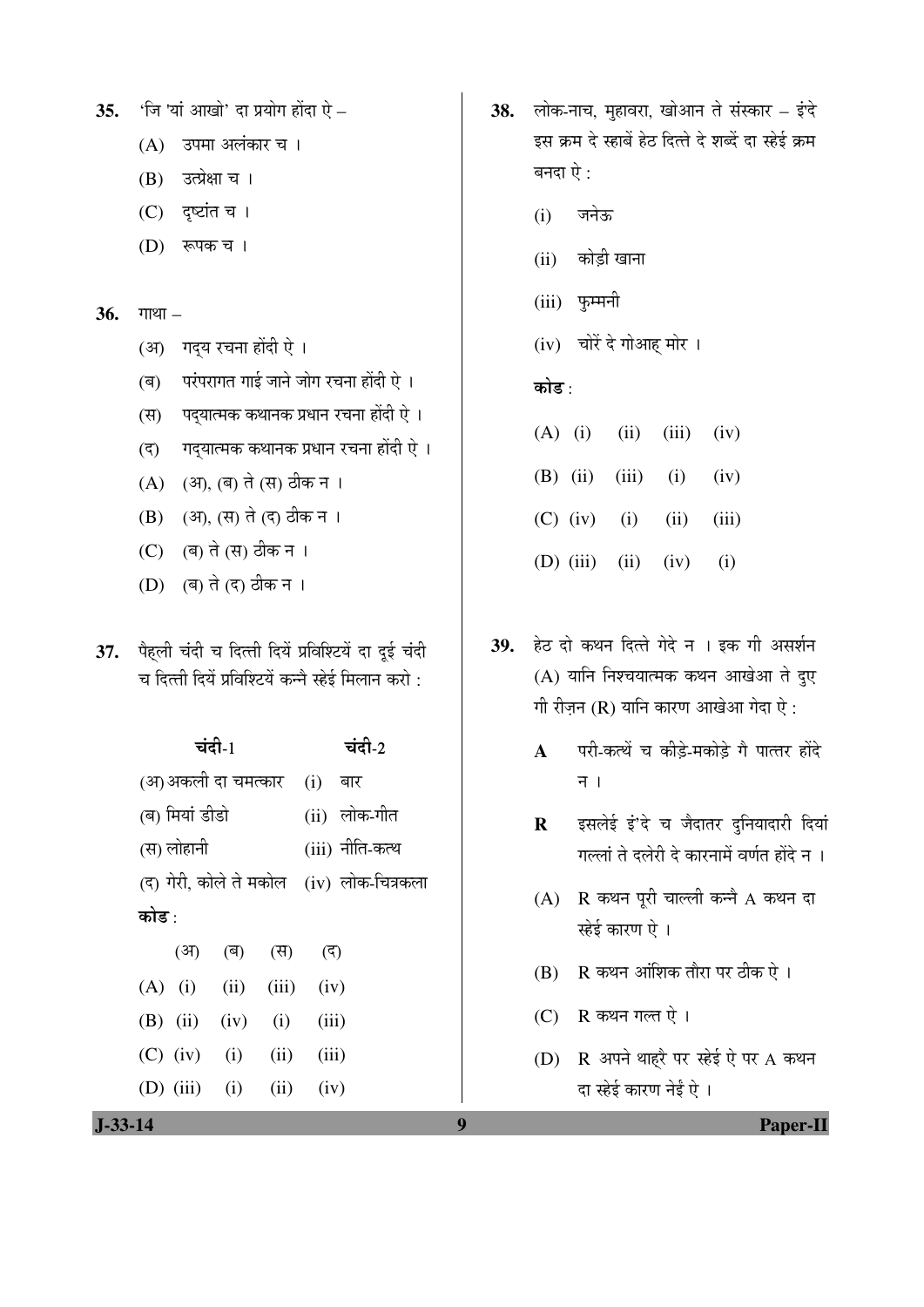**40.** बसोहली कलम  $-$ 

- (A) लोक-चित्रकला दा रूप ऐ।
- (B) बंझे दी बनदी ऐ।
- (C) मोरै दे फंधे दी बनदी ऐ।
- (D) चित्रकला दी इक शैली ऐ।

#### $41.$  काव्यानुवाद  $-$

- साहित्येत्तर अनुवाद दे वर्ग च औंदा ऐ ।  $(3)$
- मुश्कल जरूर ऐ पर नांमुमकन नेई । (ৰ)
- च सारें शा मती समस्या कला-पक्ख मूजब  $(F)$ औंदी ऐ।
- कोई मुश्कल नेई होंदा ।  $(5)$
- (A) (अ), (ब) ते (स) ठीक न ।
- (B) (अ), (स) ते (द) ठीक न ।
- (C) (अ) ते (द) ठीक न ।
- (D) (ब) ते (स) ठीक न ।
- 42. पैहली चंदी च दित्ती दियें प्रविश्टियें दा दूई चंदी च दित्ती दियें प्रविश्टियें कन्नै स्हेई मिलान करो:

| चंदी-1                    |             |              |      |       | चंदी-2      |
|---------------------------|-------------|--------------|------|-------|-------------|
| (अ)बचाने आह्ला कोह्का     |             |              |      | (i)   | 1815        |
| (ब) धर्म पुस्तक           |             |              |      | (ii)  | 1818        |
| (स) श्रीमद् भगवद् गीता दा |             |              |      |       | (iii) 1826  |
|                           |             | डोगरी अनुवाद |      |       |             |
|                           | (द) राजौली  |              |      |       | $(iv)$ 1934 |
| कोड :                     |             |              |      |       |             |
|                           | (अ)         | (ৰ)          | (स)  | (ন)   |             |
|                           | $(A)$ (iii) | (ii)         | (iv) | (i)   |             |
|                           | $(B)$ (ii)  | (iii)        | (iv) | (i)   |             |
|                           | $(C)$ (iv)  | (i)          | (ii) | (iii) |             |
|                           | $(D)$ (iii) | (i)          | (iv) | (ii)  |             |
|                           |             |              |      |       |             |

- 43. अनुवाद-प्रक्रिया दे स्हाबें हेठ दित्ते दे चरणे दा स्हेई क्रम बनदा ऐ:
	- $(i)$ पठन
	- अंतरण  $(ii)$
	- (iii) विश्लेशन
	- $(iv)$  पुनर्सृजन

## कोड :

- $(A)$  (i)  $(iii)$  $(iv)$  $(ii)$
- $(B)$  (i)  $(iii)$  $(ii)$  $(iv)$
- $(C)$  (iv)  $(ii)$  $(iii)$  $(i)$
- $(D)$  (iii)  $(ii)$  $(iv)$  $(i)$
- हेठ दो कथन दित्ते गेदे न । इक गी असर्शन 44. (A) यानि निश्चयात्मक कथन आखेआ ते दुए गी रीजन (R) यानि कारण आखेआ गेदा ऐ:
	- अनुवाद पूलै दा कम्म करदा ऐ ।  $\mathbf{A}$
	- अनुवाद भाशाएं गी कोल आहनदा ऐ,  $\mathbf{R}$ अनुवाद राहें बक्ख-बक्ख भाशाएं दे माध्यम राहें बक्ख-बक्ख संस्कृतियें बारे जानेआ जाई सकदा ऐ ।
	- $(A)$  R कथन आंशिक तौरा पर ठीक ऐ।
	- $(B)$  R कथन A कथन दा स्हेई कारण ऐ।
	- (C) R कथन स्हेई नेई ऐ ।
	- (D) R अपने थाहरै पर स्हेई ऐ पर A कथन दा स्हेई कारण नेईं ऐ ।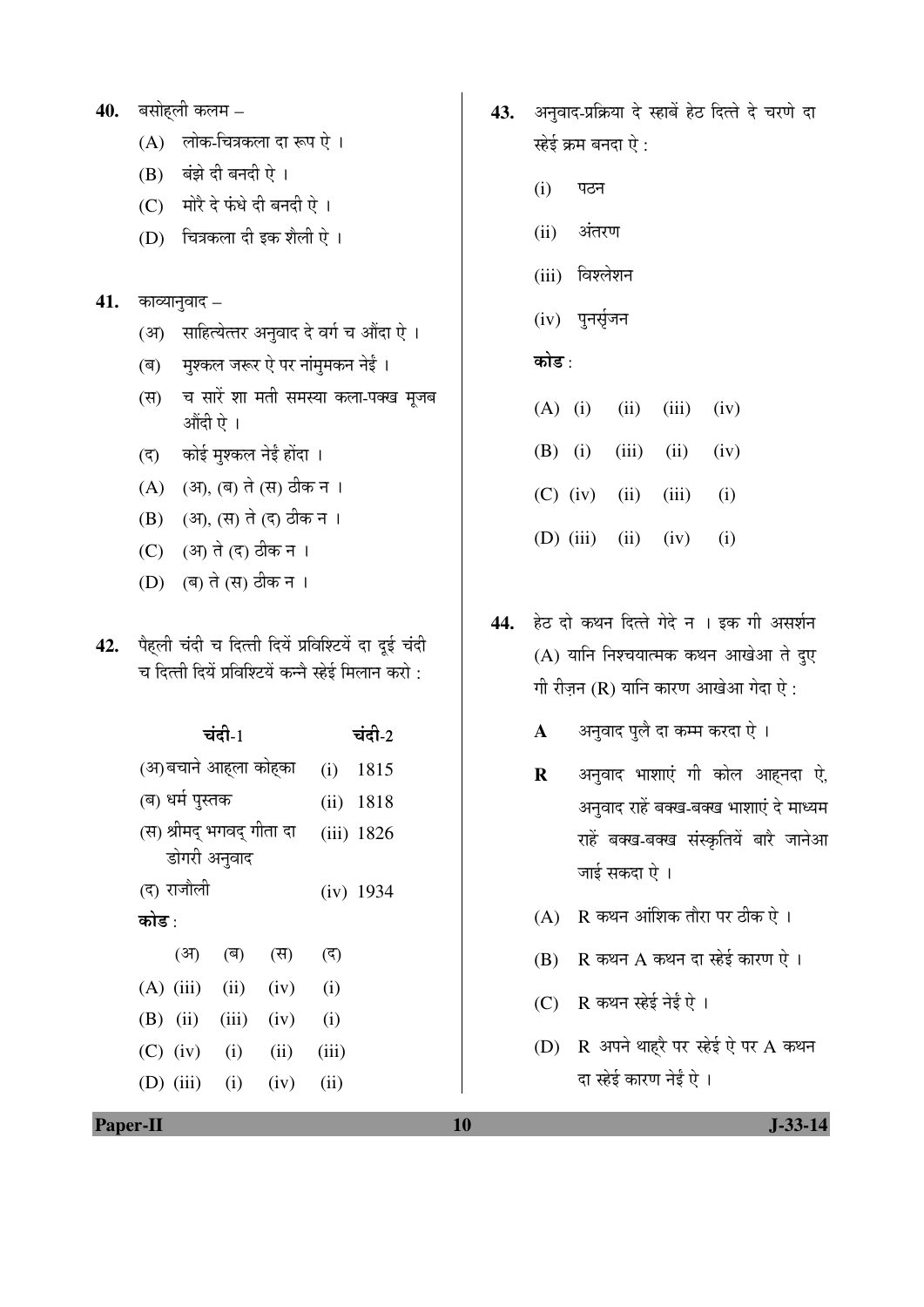- 45. डोगरी च अनूदित उपन्यास 'गोट्या' दे मूल लेखक न
	- $(A)$  मा. घृ. ताम्हनकर
	- $(B)$  ना. घो. ताम्हनकर
	- $(C)$  ना. घी. ताम्हनकर
	- (D) ना. घो. ताम्हसक
- 46. रेडियो जनसंचार दा
	- (अ) व्यक्तिगत माध्यम नेई ऐ ।
	- (ब) सार्वजनक माध्यम ऐ ।
	- (स) इलैक्ट़ानिक माध्यम ऐ ।
	- (द) आधुनिक माध्यम ऐ ।
	- (A) (अ), (ब) ते (स) ठीक न ।
	- (B) (ब), (स) ते (द) ठीक न ।
	- (C) (आ) ते (स) ठीक न ।
	- (D) (ब) ते (द) ठीक न ।
- 47. पैहली चंदी च दित्ती दियें प्रविश्टियें दा दुई चंदी च दित्ती दियें प्रविश्टियें कन्नै स्हेई मिलान करो :

| चंदी- $1$           |  |                           |  | चंदी-2       |                   |  |
|---------------------|--|---------------------------|--|--------------|-------------------|--|
| (अ)ध्वनि ते द्रिश्श |  |                           |  |              | (i) प्रिंट मीडिया |  |
| (ब) सैंख            |  |                           |  |              | (ii) लोक-माध्यम   |  |
| (स) मीडियम वेव      |  |                           |  | (iii) टी.वी. |                   |  |
| (द) इशतेहार         |  |                           |  | (iv) रेडियो  |                   |  |
| कोड :               |  |                           |  |              |                   |  |
|                     |  | (अ) (ब) (स) (द)           |  |              |                   |  |
|                     |  | $(A)$ (i) (ii) (iii) (iv) |  |              |                   |  |
|                     |  | $(B)$ (ii) (iv) (i) (iii) |  |              |                   |  |
|                     |  | $(C)$ (iv) (i) (ii) (iii) |  |              |                   |  |
|                     |  | (D) (iii) (ii) (iv) (i)   |  |              |                   |  |
|                     |  |                           |  |              |                   |  |

- 48. अखबार-छपाई दी प्रक्रिया च जि'नें मुक्ख-मुक्ख चरणें दा पालन कीता जंदा ऐ. उं'दा स्हेई क्रम ऐ $-$ 
	- $(i)$  खबरें दा संपादन
	- (ii) अखबारें दी छपाई
	- (iii) खबरें दी तलाश
	- (iv) खबरें दा लेखन

## कोड $\cdot$

- $(A)$  (i) (ii) (iii) (iv)
- (B) (ii) (iii) (i) (iv)
- $(C)$  (iii) (iv) (i) (ii)
- (D) (iii) (i) (iv) (ii)
- 49. हेठ दो कथन दित्ते गेदे न । इक गी असर्शन  $(A)$  यानि निश्चयात्मक कथन आखेआ ते दुए गी रीज़न (R) यानि कारण आखेआ गेदा ऐ:
	- A दूर-दर्शन सिर्फ मनोरंजन गै नेई करदा ऐ सग़आं समाजी विकास प्रति अपनी देनदारी गी बी बखुबी नभांदा ऐ ।
	- **R** दूर-दर्शन उप्परा हर वर्ग, हर पीढ़ी ते हर खेतर कन्ने सरबंधत कार्यक्रम प्रस्तुत कीते जंदे न ते एह कार्यक्रम समाजी विकास च सहायक सिद्ध होंदे न ।
	- $(A)$  R कथन गल्त ऐ।
	- $(B)$  R कथन पूरी चाल्ली कन्ने A कथन दा स्हेई कारण ऐ ।
	- (C)  $R$  अपने थाहरै पर स्हेई ऐ पर A कथन दा स्हेई कारण नेईं ऐ ।
	- $(D)$   $R$  कथन आंशिक तौरा पर ठीक ऐ ।
- **50.** जम्मू प्रभात दा प्रकाशन शुरू होआ हा
	- (A) 17 दिसंबर 2007 गी।
	- (B) 18 दिसंबर 2007 गी।
	- (C) 19 दिसंबर 2008 गी।
	- (D) 17 नवंबर 2007 गी।